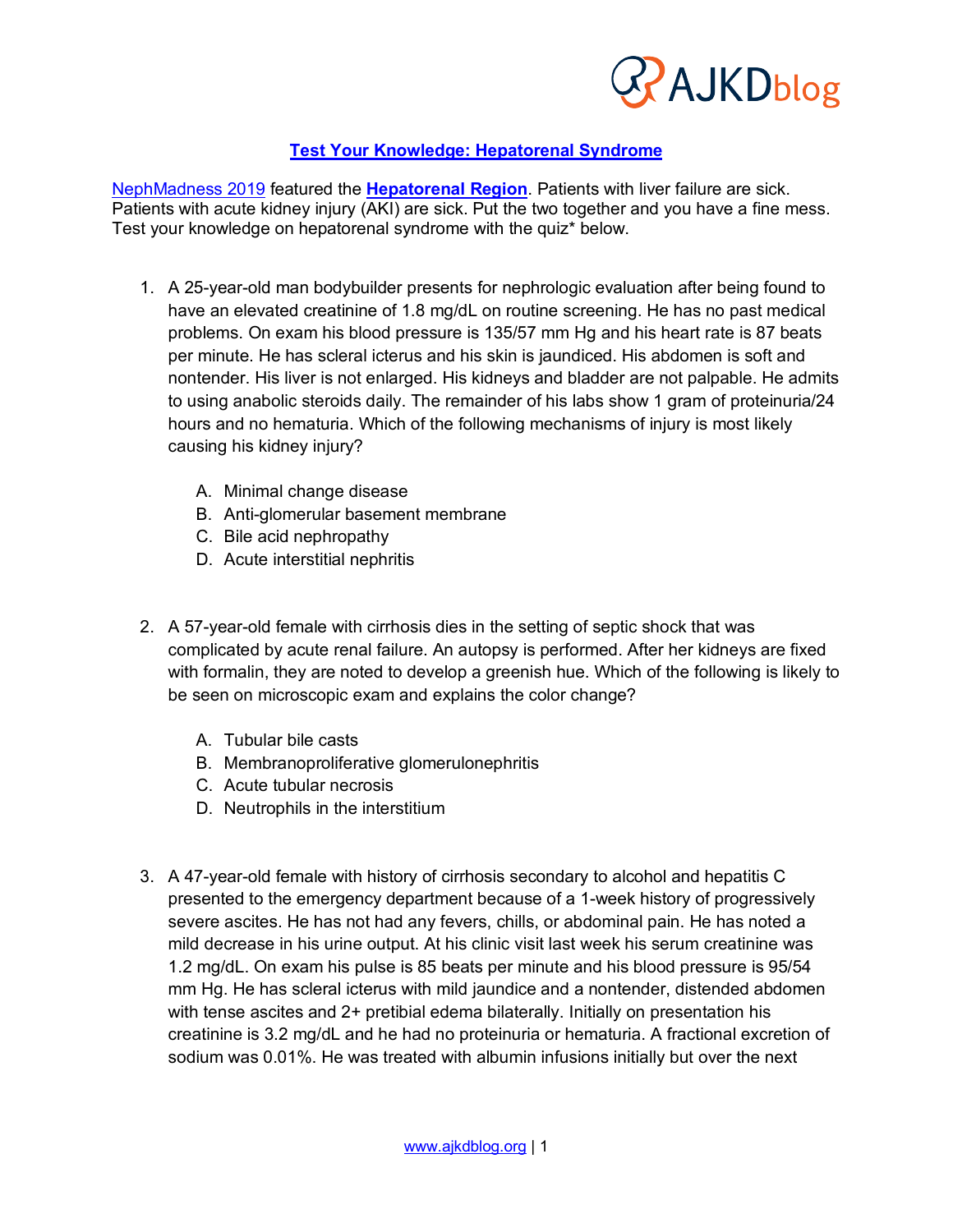

three days his creatinine increased further to 3.8 mg/dL. Which of the following is part of the pathophysiology underlying the likely cause of her acute kidney failure?

- A. Increased systemic vascular resistance
- B. Blockade of the adrenergic system
- C. Splanchnic vasoconstriction
- D. Activation of the renin-angiotensin-aldosterone system
- 4. A 49-year-old female with cirrhosis presented to the hospital with worsening ascites, was found to be in AKI, and was ultimately diagnosed with type 1 hepatorenal syndrome. True or False: Norepinephrine as compared to terlipressin for treatment of type 1 hepatorenal syndrome is more likely to reverse hepatorenal syndrome?
	- A. True
	- B. False

# *- Quiz prepared by Anna Burgner, NephMadness Executive Team and AJKD Social Media Advisory Group Member*. *Follow her @anna\_burgner***.**

**To view the full Hepatorenal Region region (FREE), please visit AJKDBlog.org.**

**Title: Hepatorenal Region Writer:** Bill Whittier @TWhittier\_RUSH **Expert:** Juan Carlos Velez *@VelezNephHepato*

\*This quiz was originally featured in the MOC Post-Test Questions for NephMadness 2019.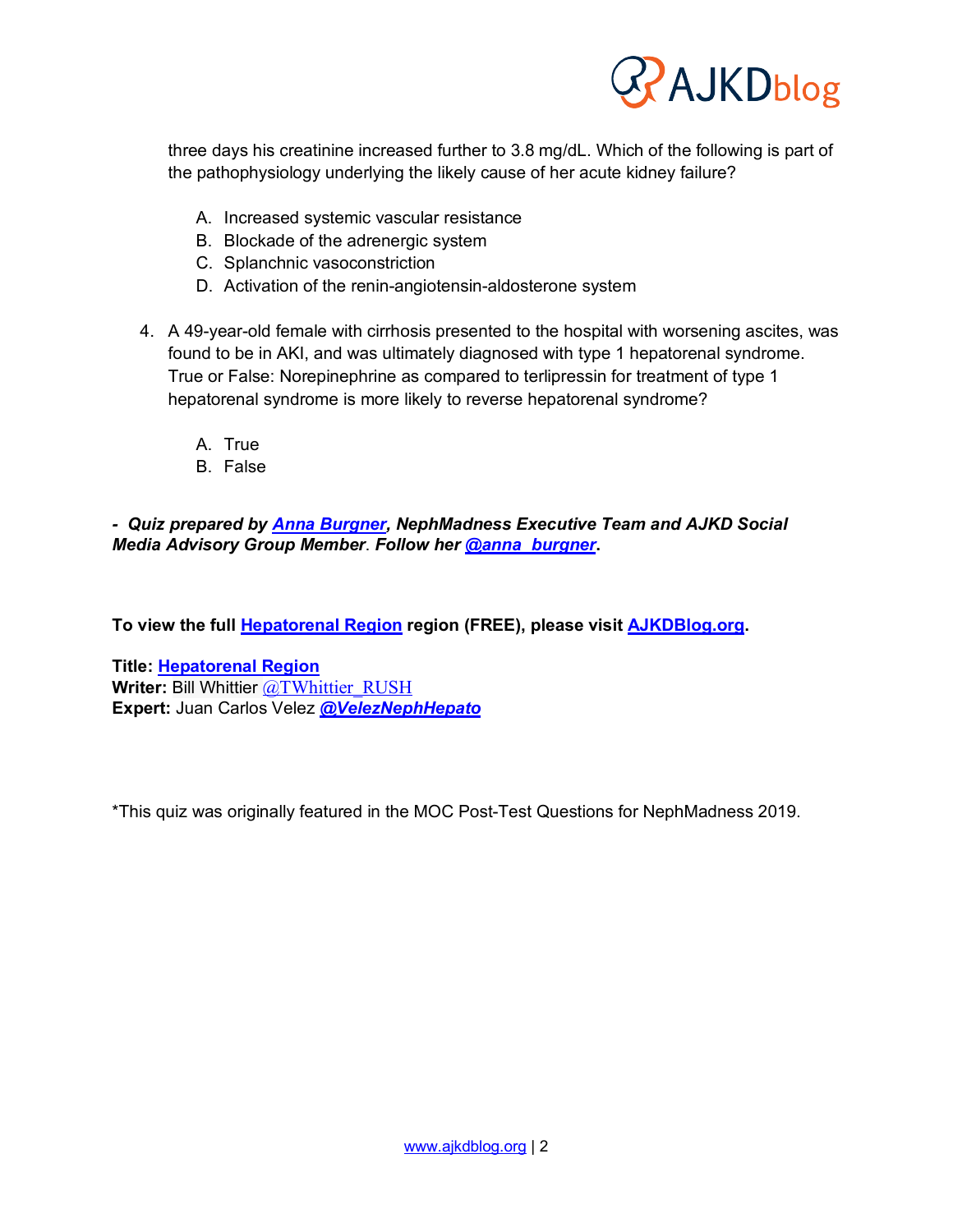

# **Answers to Test Your Knowledge: Hepatorenal Syndrome**

# **1. C. Bile acid nephropathy**

There have been many multiple different mechanisms of injury from anabolic steroids. Anabolic steroid use has been associated with cholestatic jaundice and hepatotoxicity leading to development of bile cast nephropathy. Other mechanisms of injury seen have included a secondary FSGS from postadaptive glomerular changes and ATN.

### **2. A. Tubular bile casts**

Formalin fixed kidneys with bile cast nephropathy turn green as the bilirubin is converted to biliverdin.

### Reference:

Van Slambrouck, C.M., Salem, F., Meehan, S.M., and Chang, A. Bile cast nephropathy is a common pathologic finding for kidney injury associated with severe liver dysfunction. *Kidney Int* 2013; 84(1): 192-1.

### **3. D. Activation of the renin-angiotensin-aldosterone system**

Patients with cirrhosis have portal hypertension which leads to splanchnic vasodilation and a reduction in systemic vascular resistance. In response to this drop in SVR, there is activation of the adrenergic and renin-angiotensin-aldosterone systems to maintain arterial blood pressure. As cirrhosis and portal hypertension advances, hemodynamic stability is more and more dependent on vasoconstriction of the extra-splanchnic vascular beds. This intense vasoconstriction leads to decreased renal perfusion and GFR.

#### Reference:

Ginès, P., and Schrier, R.W. Renal failure in cirrhosis. *N Eng J Med* 2009; 361(13): 1279-90.

# **4. B. False**

Neither terlipressin nor norepinephrine have been shown to have superiority in treating hepatorenal syndrome over the other. The biggest difference has been in cost, with norepinephrine being significantly less expensive than terlipressin.

### References: